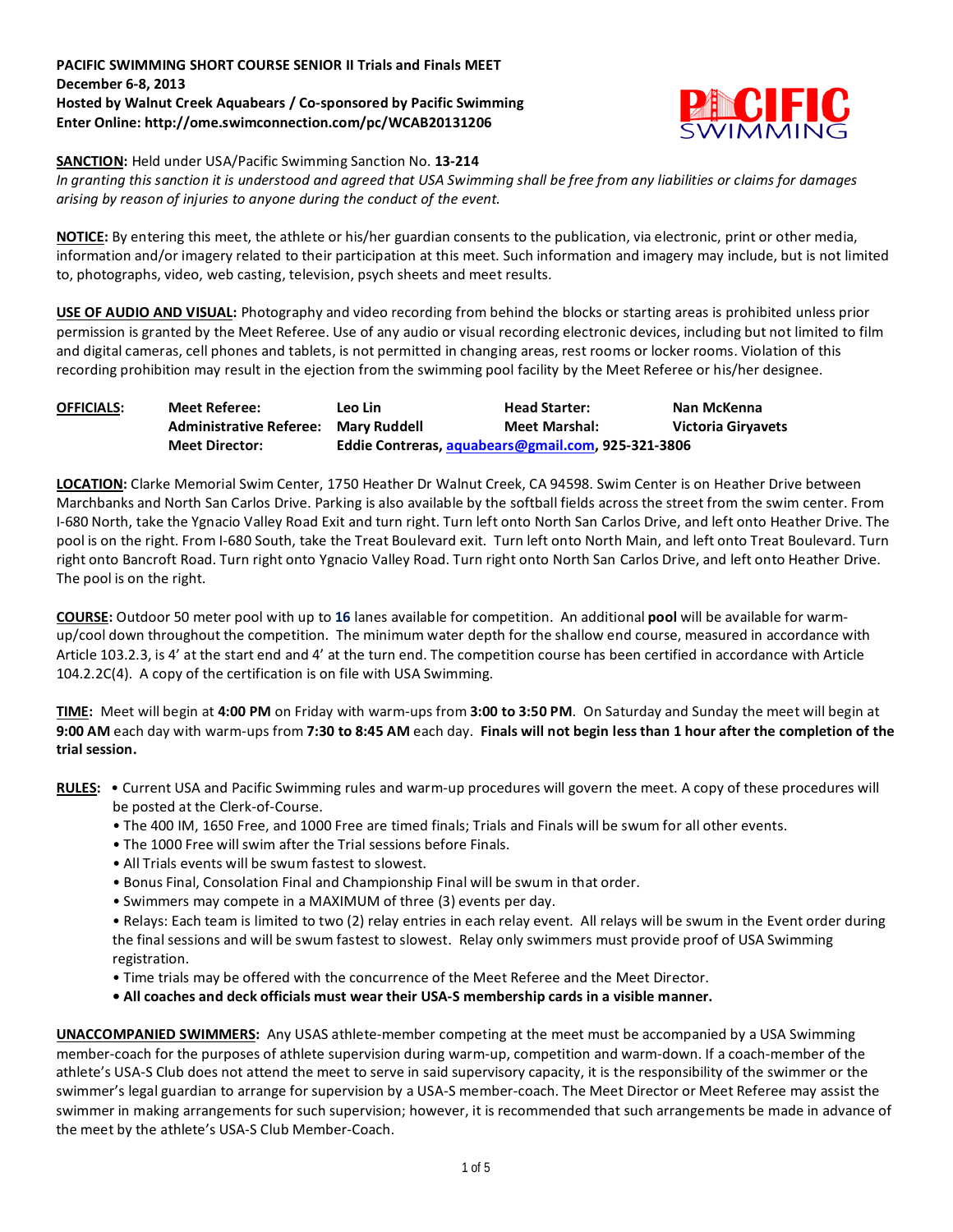**RACING STARTS:** Any swimmer entered in the meet, unaccompanied by a USA-S member-coach, must be certified by a USA Swimming member coach as being proficient in performing a racing start, or must start each race from within the water. It is the responsibility of the swimmer or the swimmer's legal guardian to ensure compliance with this requirement.

**RESTRICTIONS:** • Smoking and the use of other tobacco products is prohibited in all areas of the meet venue.

- Sale and use of alcoholic beverages is prohibited in all areas of the meet venue.
- No glass containers are allowed in the meet venue.
- Propane heaters are not permitted except for snack bar/ meet operations.

• Except where venue facilities require otherwise, changing into and out of swimsuits other than in locker rooms or other designated areas is not appropriate and is strongly discouraged.

**ELIGIBILITY: •** Swimmers must be current members of USA-S and enter their name and registration number on the meet entry card as they are shown on their Registration Card. If this is not done, it may be difficult to match the swimmer with the registration and times database.

• The meet host must check all swimmer registrations against the SWIMS database and if not found to be registered, the Meet Director shall accept the registration at the meet (a \$10 surcharge will be added to the regular registration fee). Duplicate registrations will be refunded by mail.

• **Meet is open to all qualified swimmers, who have met the 'Pacific Senior II' time standards. Swimmers aged 13 and over may enter without proof of time. Swimmers aged 11-12 may enter this meet but are subject to proof-of-time requirement and must meet the minimum qualifying time for a Pacific Swimming Senior II meet.** 

• Entries with **"NO TIME" will not be** accepted.

• Entry times submitted for this meet will be checked against a computer database and may be changed in accordance with Pacific Swimming Entry Time Verification Procedures. Disabled swimmers are welcome to attend this meet and should contact the Meet Director or Meet Referee regarding special accommodations on entry times and seeding per Pacific Swimming policy.

• Swimmers 19 years of age and over may compete in the meet for time only, no awards. Such swimmers must have met the time standards for the 17-18 age group.

- Entry times must have been made prior to November 25, 2013.
- The swimmer's age will be the age of the swimmer on the first day of the meet.

**ENTRY FEES:** \$5.50 per individual event plus an \$8.00 per swimmer participation fee. Entries will be rejected if payment is not sent at time of request. If mailing entries, make checks payable to **Walnut Creek Aquabears** and mail with paper entry form to 1374 Lupine Court, Concord, CA, 94521. Entries may also be hand delivered to the same address. Relay only swimmers will not be charged the participation fee.

**RELAY FEES:** \$16.00 per relay. Relay entries will be taken on deck. **Relay entries will be due by 12:00 noon each day**.

**MAILED OR HAND DELIVERED ENTRIES:** Entries must be on the attached consolidated entry form. Forms must be filled out completely and printed clearly with swimmer's best time. Entries must be entered using the current Pacific Swimming procedure: and postmarked by midnight, Monday, **November 25, 2013** or hand delivered by 6:30 p.m. Wednesday, November 27, 2013. No late entries will be accepted. No refunds will be made, except mandatory scratch downs. Requests for confirmation of receipt of entries should include a self-addressed envelope.

**ONLINE ENTRIES:** To enter online go to **<http://ome.swimconnection.com/pc/wcab20131206>**to receive an immediate entry confirmation this method requires payment by credit card. Swim Connection LLC charges a processing fee for this service, equal to \$1 per swimmer plus 5% of the total Entry Fees. Please note that the processing fee is a separate fee from the Entry Fees. If you do not wish to pay the processing fee, enter the meet using a mail entry. **Entering online is a convenience, is completely voluntary, and is in no way required or expected of a swimmer by Pacific Swimming.** Online entries will be accepted through Wednesday, **November 27, 2013.**

**CHECK-IN:** The meet will be deck seeded. Swimmers must check-in at the Clerk-of-Course. Close of check in for all events shall be no more than 60 minutes before the estimated time of the start of the first heat of the event. No event shall be closed more than 30 minutes before the scheduled start of the session. Swimmers who do not check-in will not be allowed to compete in the event. **Swimmers who intend to compete in the finals must positively check in at the Positive Check-in Desk to compete for their event.**

**SCRATCHES: Trials:** Swimmers entered in an individual event in a Senior meet that is seeded on the deck who have checked in for that event, must swim in the event unless they notify the clerk of the course before seeding for that event has begun that they wish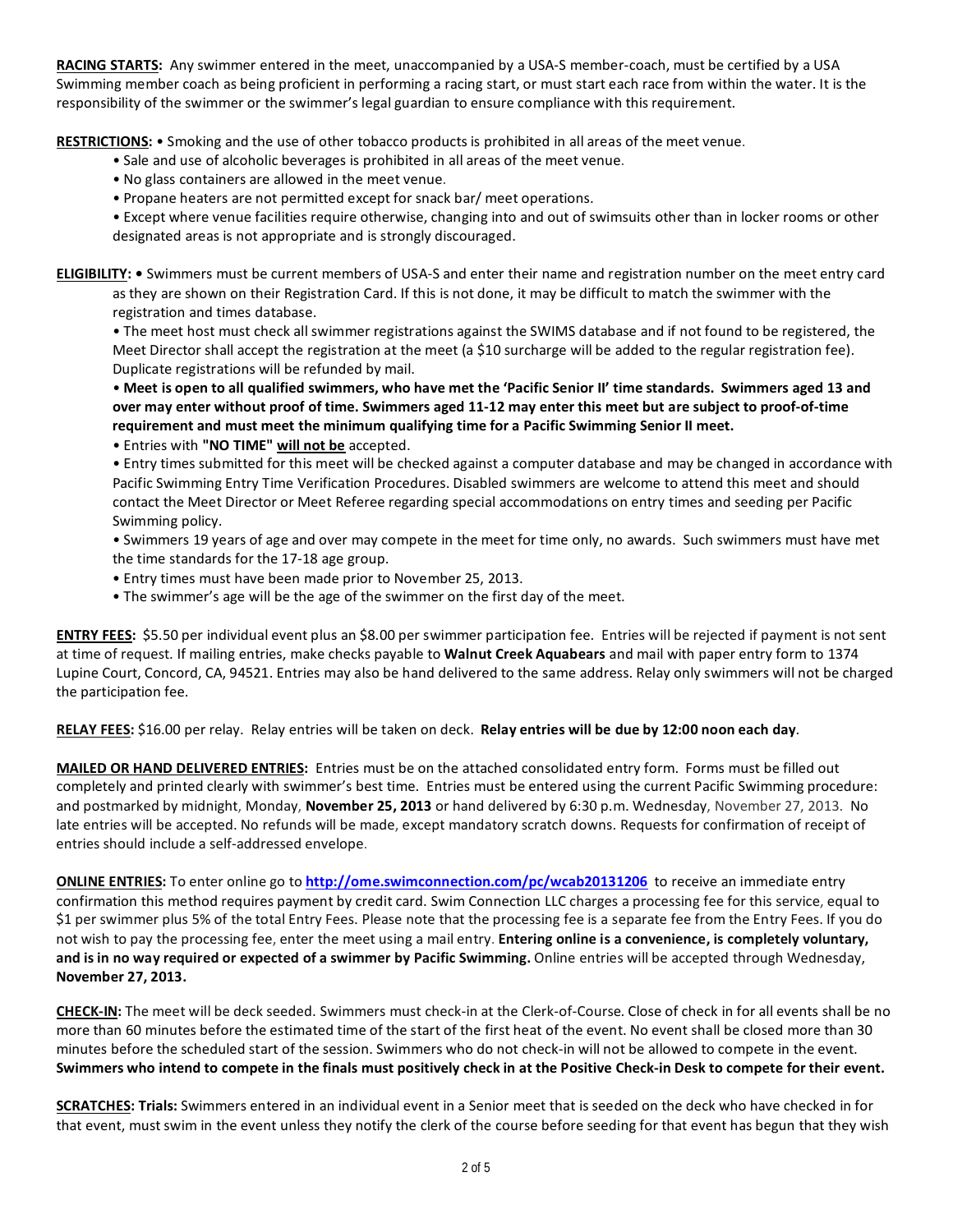to scratch. Failure to swim an event will result in being barred from their next individual event in which the swimmer is entered on that day or the next meet day, whichever is first.

**Finals:** A swimmer who "fails to compete" in the event they positively checked in for will be subject to disqualification for the remainder of the meet. According to USA-S rules, Declared False Starts and Delay of Meet are all classified as "**Failure to Compete**", and the swimmer will be barred from the remainder of the meet. If the missed final is their last event of the day, the penalty will be a \$25.00 fine.

**Exceptions**: No penalty shall apply for failure to withdraw or compete in an individual event if: (i) the referee is notified in the event of illness or injury and accepts the proof thereof. (ii) It is determined by the referee that the No-Show is caused by circumstances beyond the control of the swimmer. (iii) The swimmer is an alternate for any level of finals.

### **AWARDS:** None.

**ADMISSION/PROGRAM:** Free. Program will be available for reasonable price.

**REFRESHMENTS:** A snack bar will be available serving hot breakfast, hot lunches, salads and other nutritious items and beverages. Hospitality will provide refreshments for coaches, officials, timers, and volunteers. Lunches will be provided for coaches and working deck officials.

**MISCELLANEOUS:** No overnight parking is allowed. No noise makers allowed in the pool facility. Parents please respect the area designated for coaches (i.e. do not sit or stand in front of coaches).

### **ORDER OF EVENTS:**

| Friday, December 6, 2013 |                            |               |  |  |  |  |  |
|--------------------------|----------------------------|---------------|--|--|--|--|--|
| <b>EVENT#</b>            | <b>Stroke and Distance</b> | <b>EVENT#</b> |  |  |  |  |  |
|                          | 400 IM                     |               |  |  |  |  |  |
| ς                        | 1650 Free                  |               |  |  |  |  |  |

|                | Saturday, December 7, 2013                  |    | Sunday, December 8, 2013 |                            |               |  |  |
|----------------|---------------------------------------------|----|--------------------------|----------------------------|---------------|--|--|
| <b>EVENT#</b>  | <b>Stroke and Distance</b><br><b>EVENT#</b> |    | <b>EVENT#</b>            | <b>Stroke and Distance</b> | <b>EVENT#</b> |  |  |
| 5              | 200 FREE.RELAY                              | 6  | 23                       | <b>200 MEDLEY RELAY</b>    | 24            |  |  |
| $\overline{7}$ | 200 IM                                      | 8  | 25                       | <b>200 FREE</b>            | 26            |  |  |
| 9              | <b>100 FREE</b>                             | 10 | 27                       | 100 BACK                   | 28            |  |  |
| 11             | 200 BACK                                    | 12 | 29                       | <b>200 FLY</b>             | 30            |  |  |
| 13             | <b>100 FLY</b>                              | 14 | 31                       | 50 FREE                    | 32            |  |  |
| 15             | 100 BREAST                                  | 16 | 33                       | 200 BREAST                 | 34            |  |  |
|                | <b>500 FREE</b>                             | 18 | 35                       | <b>500 FREE</b>            |               |  |  |
| 19             | 400 MEDLEY RELAY                            | 20 | 37                       | 400 FREE.RELAY             | 38            |  |  |
| 21             | <b>1000 FREE</b>                            |    |                          | <b>1000 FREE</b>           | 40            |  |  |

400 IM, 1000 FREE and 1650 FREE are timed finals event.

Swimmers must provide their own timers for 400 IM, timers and lap counter for 500, 1000 and 1650 freestyle events. All heats of 1000 FREE will swim fastest to slowest at the conclusion of the prelims sessions.

All relays are timed finals and will be swum during finals only.

Time standards may be found at: **[http://www.pacswim.org/page/times\\_standards.shtml](http://www.pacswim.org/page/times_standards.shtml)**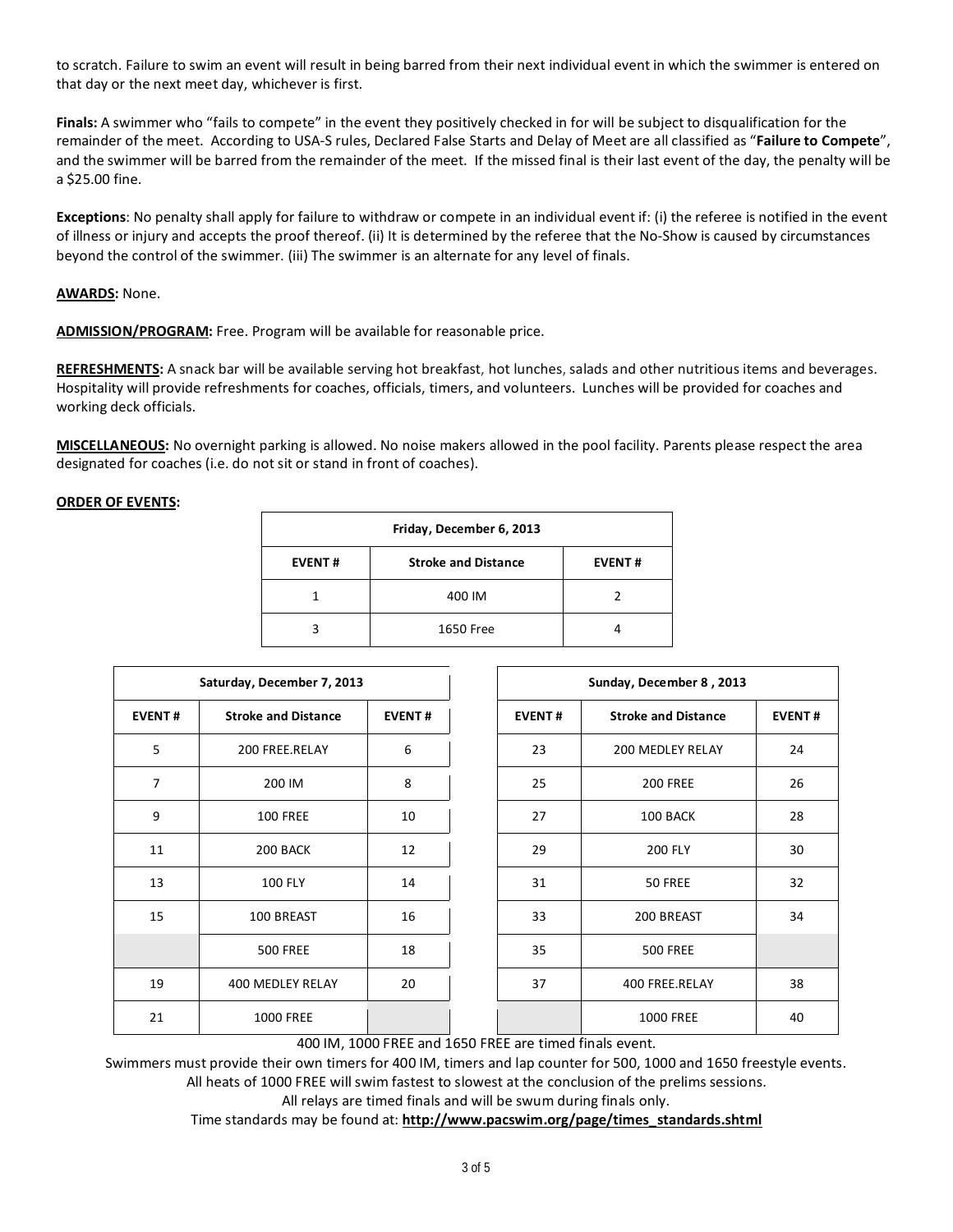# PACIFIC SWIMMING SENIOR CHAMPIONSHIP MEET DECEMBER 6-7-8, 2013 - FRIDAY, SATURDAY, SUNDAY HOSTED BY THE WALNUT CREEK AQUABEARS

| Name:              |            |                                         |                   |   |   |       |                   |        |                                                           |           |              |         |   |
|--------------------|------------|-----------------------------------------|-------------------|---|---|-------|-------------------|--------|-----------------------------------------------------------|-----------|--------------|---------|---|
|                    |            |                                         |                   |   |   | First |                   |        |                                                           |           | M.I.         |         |   |
| Last<br>Club Abbr. |            |                                         | If UN, Club Abbr. |   |   |       | Club Name         |        |                                                           |           |              |         |   |
|                    |            |                                         |                   |   |   |       |                   |        |                                                           |           |              |         |   |
| Age                |            |                                         | Date of Birth     |   |   |       |                   | Gender |                                                           |           | Amount Paid  |         |   |
|                    |            |                                         |                   |   |   |       |                   |        |                                                           |           |              |         |   |
|                    |            | <b>USA-Swimming Registration Number</b> |                   |   |   |       |                   |        |                                                           |           |              |         |   |
| M                  | M          | D                                       | D                 | Y | Y | F.    | F                 | F.     |                                                           | $M \perp$ | $\mathbb{L}$ | L       | L |
|                    | Event<br># |                                         | Distance/Stroke   |   |   |       | <b>Entry Time</b> |        |                                                           |           | Circle One   |         |   |
|                    |            |                                         |                   |   |   |       |                   |        |                                                           |           |              | SCY LCM |   |
|                    |            |                                         |                   |   |   |       |                   |        |                                                           |           |              | SCY LCM |   |
|                    |            |                                         |                   |   |   |       |                   |        |                                                           |           |              | SCY LCM |   |
|                    |            |                                         |                   |   |   |       |                   |        |                                                           |           |              | SCY LCM |   |
|                    |            |                                         |                   |   |   |       |                   |        |                                                           |           | SCY LCM      |         |   |
|                    |            |                                         |                   |   |   |       |                   |        |                                                           |           |              | SCY LCM |   |
|                    |            |                                         |                   |   |   |       |                   |        |                                                           |           |              | SCY LCM |   |
|                    |            |                                         |                   |   |   |       |                   |        |                                                           |           |              | SCY LCM |   |
|                    |            |                                         |                   |   |   |       |                   |        |                                                           |           |              | SCY LCM |   |
|                    |            |                                         |                   |   |   |       |                   |        |                                                           |           |              |         |   |
|                    |            |                                         |                   |   |   |       |                   |        | # of entries x $$5.50 = $$<br>Participation Fee = $$8.00$ |           |              |         |   |
|                    |            |                                         |                   |   |   |       |                   |        |                                                           |           | $Total = $$  |         |   |
| Coach:             |            |                                         |                   |   |   |       |                   |        |                                                           |           |              |         |   |
|                    |            | Swimmer's Phone:                        |                   |   |   |       |                   |        |                                                           |           |              |         |   |
|                    |            | Swimmer's Email:                        |                   |   |   |       |                   |        |                                                           |           |              |         |   |
|                    |            |                                         |                   |   |   |       |                   |        |                                                           |           |              |         |   |

### PACIFIC SWIMMING SENIOR CHAMPIONSHIP MEET DECEMBER 6-7-8, 2013 - FRIDAY, SATURDAY, SUNDAY HOSTED BY THE WALNUT CREEK AQUABEARS

| Name:                                                                    |   |   |   |                 |                     |  |                   |  |                         |            |
|--------------------------------------------------------------------------|---|---|---|-----------------|---------------------|--|-------------------|--|-------------------------|------------|
|                                                                          |   |   |   |                 |                     |  |                   |  |                         |            |
| Last                                                                     |   |   |   |                 | First               |  |                   |  | M.I.                    |            |
| Club Abbr.<br>If UN, Club Abbr.                                          |   |   |   |                 |                     |  | Club Name         |  |                         |            |
|                                                                          |   |   |   |                 |                     |  |                   |  |                         |            |
| Age                                                                      |   |   |   | Date of Birth   |                     |  | Gender            |  | <b>Amount Paid</b>      |            |
|                                                                          |   |   |   |                 |                     |  |                   |  |                         |            |
| <b>USA-Swimming Registration Number</b>                                  |   |   |   |                 |                     |  |                   |  |                         |            |
| M<br>M                                                                   | D | D | Y | $Y -$           | $\sim$ F $_{\odot}$ |  |                   |  | $F$ $F$ $M$ $L$ $L$ $L$ |            |
| Event<br>#                                                               |   |   |   | Distance/Stroke |                     |  | <b>Entry Time</b> |  |                         | Circle One |
|                                                                          |   |   |   |                 |                     |  |                   |  |                         | SCY LCM    |
|                                                                          |   |   |   |                 |                     |  |                   |  |                         | SCY LCM    |
|                                                                          |   |   |   |                 |                     |  |                   |  |                         | SCY LCM    |
|                                                                          |   |   |   |                 |                     |  |                   |  |                         | SCY LCM    |
|                                                                          |   |   |   |                 |                     |  |                   |  |                         | SCY LCM    |
|                                                                          |   |   |   |                 |                     |  |                   |  |                         | SCY LCM    |
|                                                                          |   |   |   |                 |                     |  |                   |  |                         | SCY LCM    |
|                                                                          |   |   |   |                 |                     |  |                   |  |                         | SCY LCM    |
|                                                                          |   |   |   |                 |                     |  |                   |  |                         | SCY LCM    |
| # of entries $x$ \$5.50 = \$<br>Participation Fee = 58.00<br>$Total = $$ |   |   |   |                 |                     |  |                   |  |                         |            |
| Coach:                                                                   |   |   |   |                 |                     |  |                   |  |                         |            |
| Swimmer's Phone:                                                         |   |   |   |                 |                     |  |                   |  |                         |            |
| Swimmer's Email:                                                         |   |   |   |                 |                     |  |                   |  |                         |            |